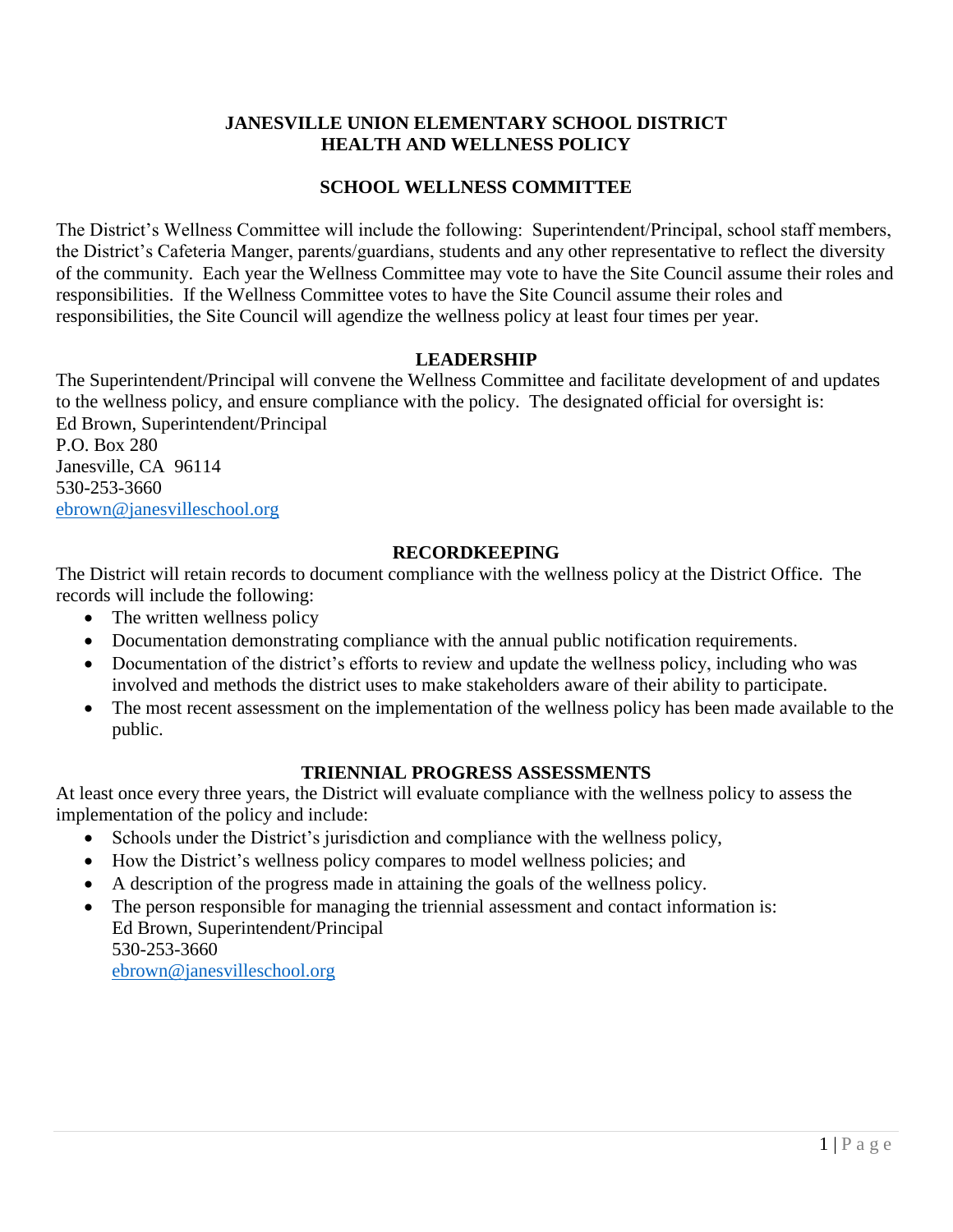# **GOALS**

## **NUTRITION PROGRAMS**

Healthy Food Options

- A nutritionally balanced breakfast and lunch meal that meet the requirements of the National School Lunch Program (NSLP) and School Breakfast Program (SBP) will be offered daily
- Parents encouraged to provide only healthy snacks
- No soda or carbonated drinks will be allowed at school events during school hours
- There may be special events that can meet less stringent guidelines but not more than four times a year.

In Class Awareness

- In class snacks, will be encouraged to provide nutritional items.
- Students to contribute to creating the monthly cafeteria menu.

Student/Community Interaction

- Fund raisers will be encouraged to include non-food items.
- Encourage healthy food alternatives at after school activities.
- Parent Teacher Organization to help support healthy nutrition/activities.
- On-going healthy food list to be provided to families via website.
- Incorporate a recycling program.

#### **STAFF QUALIFICATIONS AND PROFESSIONAL DEVELOPMENT**

- The District will strive to ensure all nutrition staff will meet or exceed hiring and annual continuing education/training requirements in the USDA professional standards for child nutrition professionals.
- Janesville School is a Drug/Tobacco/Alcohol Free Campus.

#### **WATER**

The District will make drinking water available where school meals are served during mealtimes.

## **COMPETITIVE FOODS AND BEVERAGES**

The foods and beverages sold and served outside of the school meal programs (e.g., competitive foods and beverages will meet the USDA Smart Snacks in School nutrition standards. A Guide to Smart Snacks in Schools is available at: [http://www.fns.usda.gov/healthierschoolday/tools-schools-smart-snacks.](http://www.fns.usda.gov/healthierschoolday/tools-schools-smart-snacks)

Non-compliant foods may be sold at a school-sponsored event directly after school or may be sold by any entity at least one-half hour after the end of the school day.

## **CELEBRATIONS & REWARDS**

- Rewards to include low cost gift items (erasers, pencils, stickers, etc.).
- Parents will be encouraged to provide nutritional items for class parties.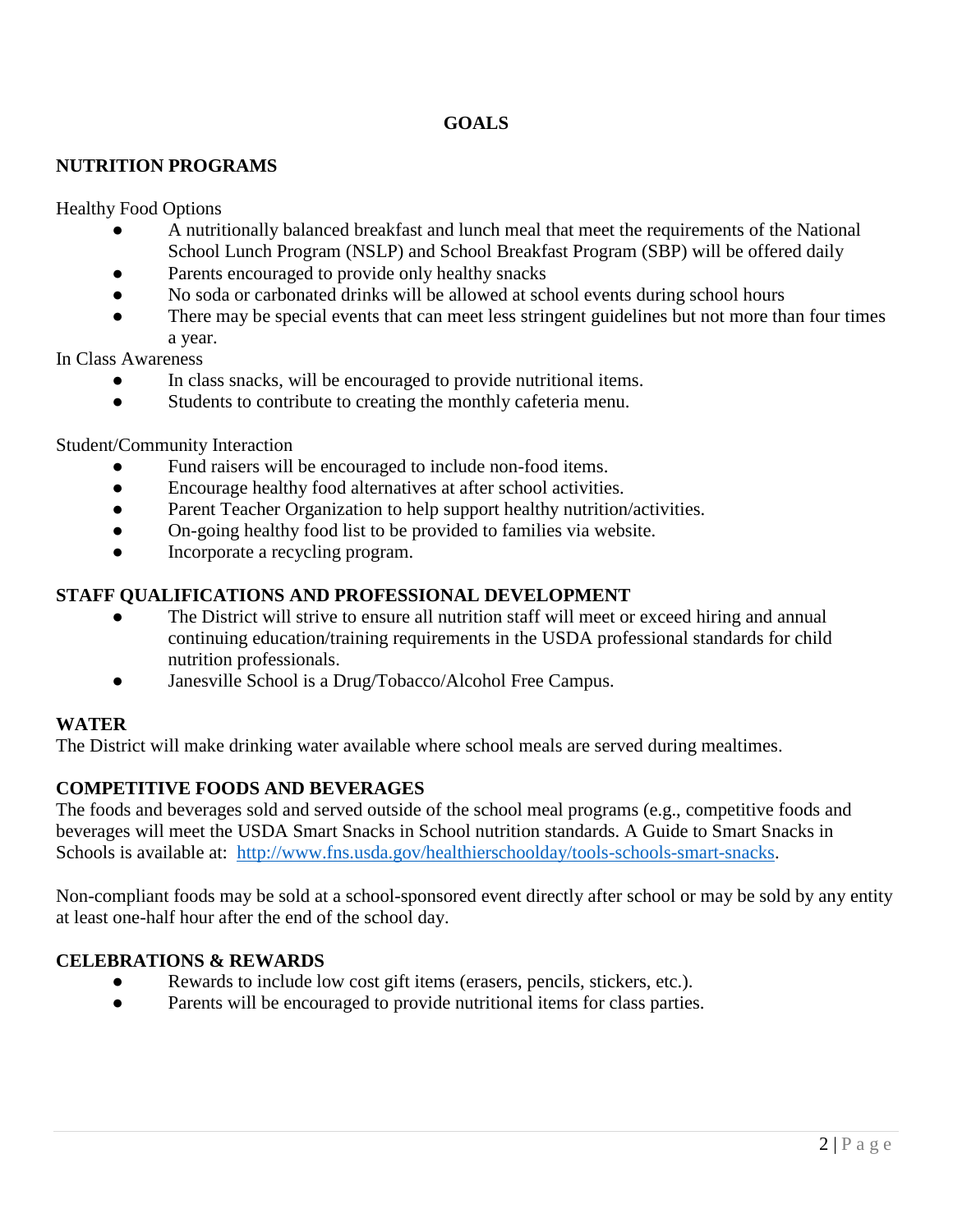## **NUTRITIONAL EDUCATION PROGRAMS**

- Encourage healthy eating through school newsletter, website
- Encourage classes to provide education on ways and means of eating and being healthier.
- Poster projects on healthy food choices.
- Illness prevention and regular instruction to be provided each classroom.
- $\bullet$  Blood born pathogen / HIV education to  $8<sup>th</sup>$  grade.
- Puberty Program to  $5<sup>th</sup>$  grade (with handouts provided by Johnson & Johnson).
- Include in depth instruction in eighth grade P.E. class as prep for high school.
- Post flyers in all rooms, cafeteria, bathrooms on hand washing, sneezing and germ prevention.
- An on Site Health Aide will provide the following services:
	- $\triangleright$  Provide proactive services for injuries and preventive health education
	- $\triangleright$  Provide or promote on going health screenings, eye tests, hearing tests, dental screenings, and health education in the classroom (select grade levels).
	- $\triangleright$  Education and support healthy eating habits for those with diabetes and/or obesity.
- Anti-Drug/Tobacco/Alcohol prevention education to be taught to all grades as follows and to be incorporated with other basic curriculum such as creative writing, poetry, health statistics, graphs, charts, etc.

# **PHYSICAL HEALTH & ACTIVITIES**

Daily Physical Activity Programs

- Physical Education instruction per (EC sections 51210 and 51223) Grades 1-8 – A minimum of 200 minutes for every 10 school days
- Staff to use CA State Board of Ed. "Physical Education Framework" Guide to implement physical education at each grade level.

All School Fitness Programs

- School to host Spring-a-Thon
- Eighth grade to teach skills need to compete in Spring-a-Thon to other grades during their designated P.E. period and incorporate state mandated physical activities into this program.
- Encourage and host walk/jog for health as fund raisers (PTO).
- $\bullet$  5<sup>th</sup> and 7<sup>th</sup> grade annual spring fitness testing.

## **USDA NONDISCRIMINATION STATEMENT**

SNAP and FDPIR State or local agencies, and their sub-recipients, must post the following Nondiscrimination Statement:

In accordance with Federal civil rights law and U.S. Department of Agriculture (USDA) civil rights regulations and policies, the USDA, its Agencies, offices, and employees, and institutions participating in or administering USDA programs are prohibited from discriminating based on race, color, national origin, sex, religious creed, disability, age, political beliefs, or reprisal or retaliation for prior civil rights activity in any program or activity conducted or funded by USDA.